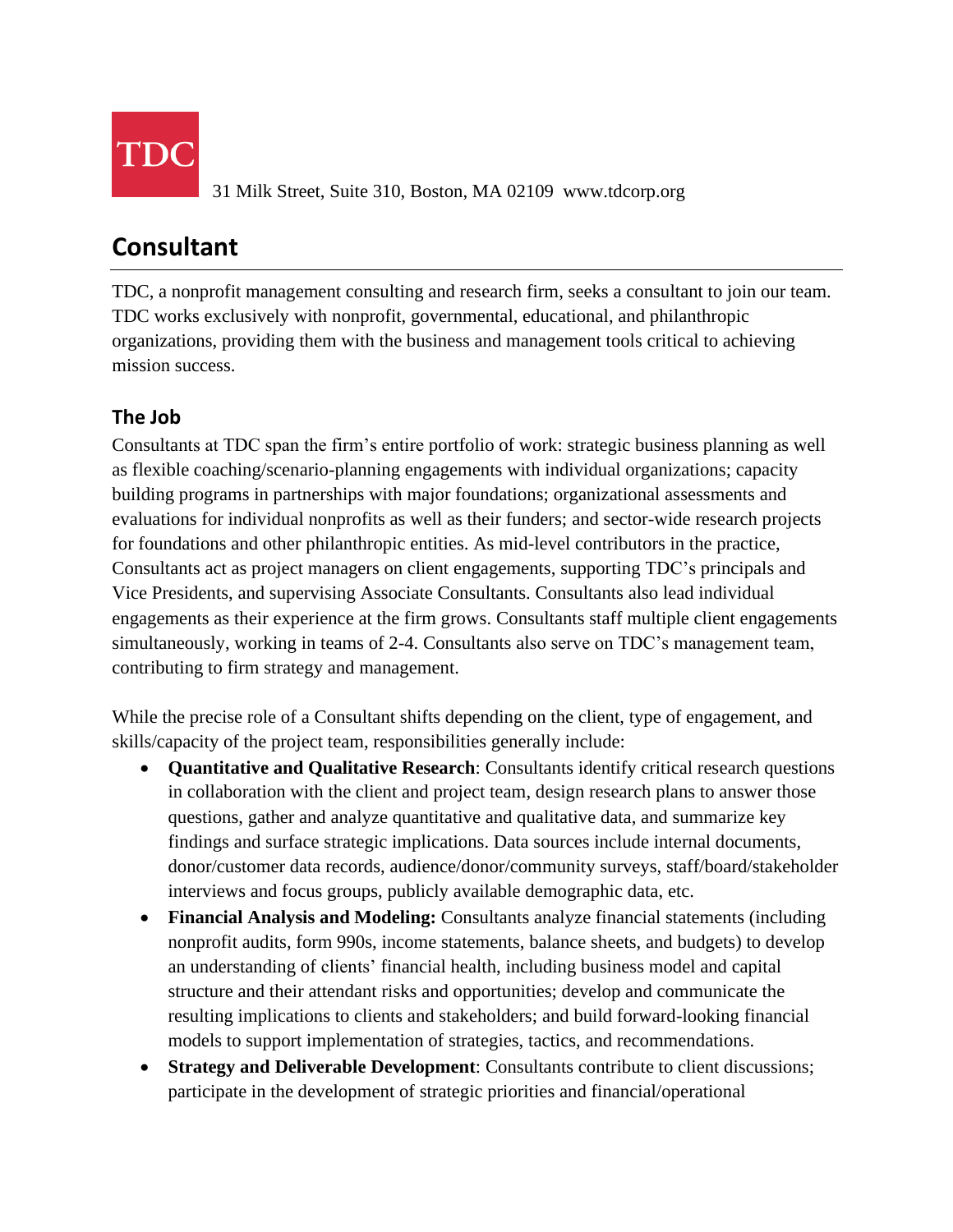implications; and craft client deliverables including slide decks, memos, research reports, and strategic plan narratives. As they grow more experienced in the practice, Consultants take a greater leadership role in the intellectual development of deliverables and may facilitate staff and board discussions.

- **Project, Client, and Team Management**: Consultants are responsible for the internal processes and workflows of each engagement (including managing immediate and longterm action items, facilitating the delegation of responsibilities among the team, proposing revisions to workplans, and developing agendas and plans for client meetings). They handle significant amounts of client-facing communication and coordination.
- **Firm Management**: As members of the TDC management team, Consultants participate in regular management meetings and contribute to conversations on human capital management, labor planning, business development, and firm strategy and priorities. They may also lead individual firm management tasks, such as technology, hiring, onboarding, or proposal management.

The starting salary for Consultants at TDC is mid-\$80,000s to high-\$90,000s with comprehensive benefits, including full coverage of individual health insurance, significant contributions to 401K retirement funds (up to 10% of salary), assess to a flexible spending account (FSA and DCA), and commuter subsidy, and paid time off. TDC is a registered 501c3, and therefore employment at TDC qualifies for the Public Service Loan Forgiveness program and other loan relief programs for nonprofit employees.

We anticipate a start date for new Consultants of **Summer 2022.** Due to the COVID-19 pandemic, TDC is currently working on a hybrid basis, and expects staff to work in our office in Downtown Boston at least three days a week. If a candidate is not currently based in the greater Boston area, there is flexibility regarding timeline of relocation.

#### **Qualifications**

TDC looks for the following qualities and skills in Consultant candidates:

- **Commitment to the nonprofit sector**: Strong alignment to TDC's mission of supporting nonprofit organizations and funders, understanding of and engagement with critical issues in the field.
- **Relevant work experience and education:** Several years of work (ideally in a nonprofit organization, a consulting firm, and/or in a strategic or finance function). We expect candidates hold a graduate degree in management (such as an MBA, MPA, or similar) or commensurate professional experience.
- **Project management skills:** a keen attention to detail, competency in "managing up," and the ability to proactively manage multiple competing priorities, to ensure that work is completed accurately, efficiently, and on time.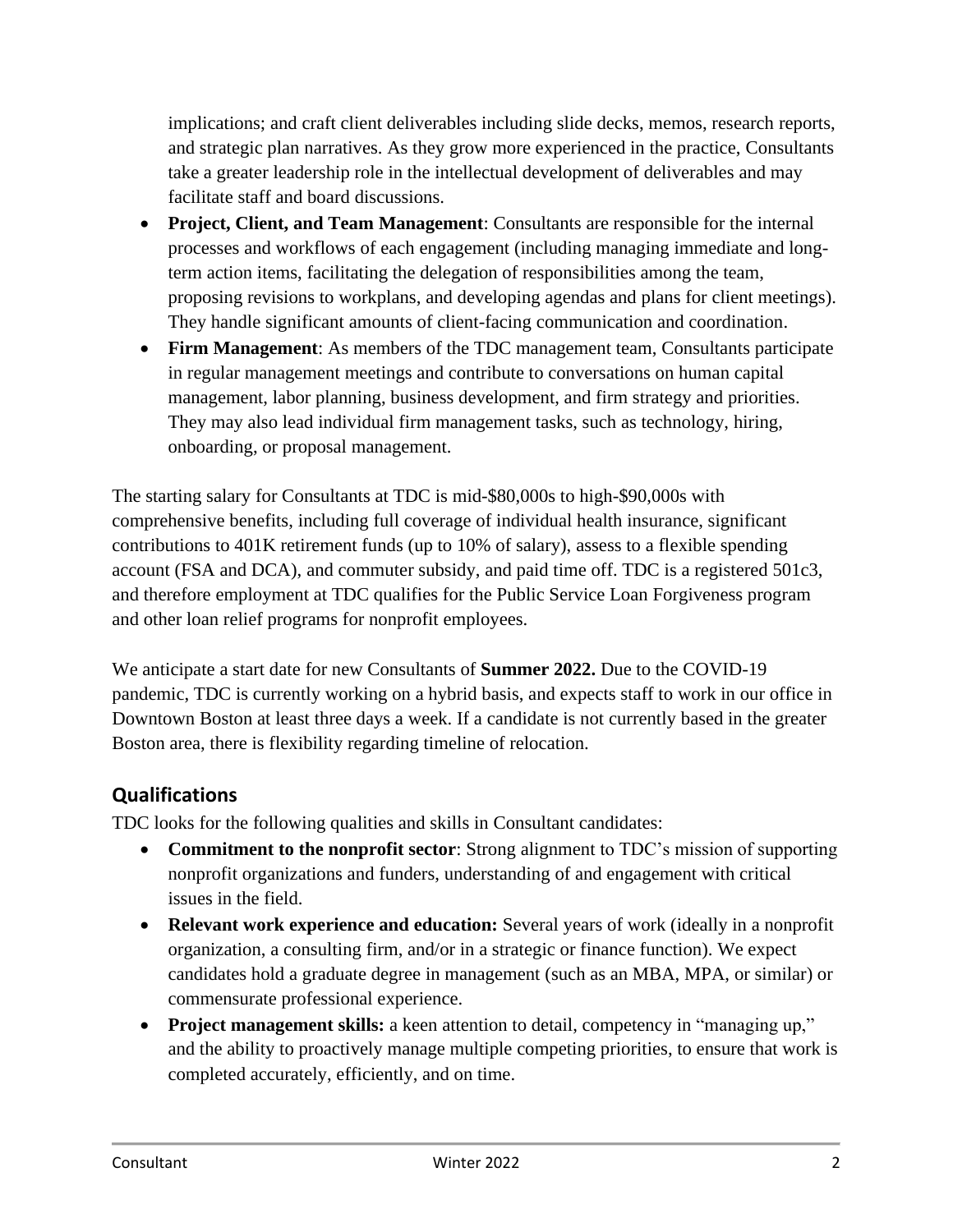- **Research and analysis skills:** A fluency in analyzing and making meaning from quantitative and qualitative data.
- **Financial analysis skills:** Comprehensive knowledge of financial statements and metrics, and the ability to develop strategic and operational implications from them.
- **Strategic thinking skills:** The ability to integrate mission and vision, findings from research and analysis, organizational context, and key stakeholder views to guide client decision-making.
- **Commitment to Equity:** A strong foundation in the ideas of equity, diversity, inclusion, and social justice.
- **Communication and interpersonal skills:** The abilities to present information, including quantitative data, to a variety of audiences; write compelling, logically, and without errors; and develop strong relationships and engender trust in clients, partners, and teammates.

While not required, strong Consultant candidates will possess one or more of the following:

- Particular interest or experience in the arts & culture, education, or youth development subsectors, or foundations/funders/philanthropy
- Understanding of how the ideas of equity, diversity, inclusion, and social justice intersect with nonprofit management/philanthropy, and/or experience approaching strategic/management topics through a racial equity lens
- Experience supervising others
- Experience managing projects in a consulting or client-service environment
- Significant exposure to nonprofit finance
- Experience using audience and/or donor data

TDC believes that a team with diverse experiences and backgrounds generates richer discussions and more nuanced thinking, and strives to be an inclusive workplace where everyone feels welcome and respected. We are an equal opportunity employer and actively encourage applications from those whose identities reflect the diversity of the constituents our clients seek to serve, and whose identities are traditionally underrepresented in nonprofit management.

### **To Apply**

To be considered for the position, applicants should submit a resume and a 1-2 page cover letter via our **[online application](https://survey.alchemer.com/s3/6868161/Consultant-Application-Summer-2022)**. TDC places great import on cover letters; please use your cover letter to clearly address each of the qualifications listed in the job description.

Candidates will be evaluated on a rolling basis until the position is filled with priority given to applications submitted by **5:00 PM** on **June 3, 2022**. Early applications are encouraged. No phone calls, please.